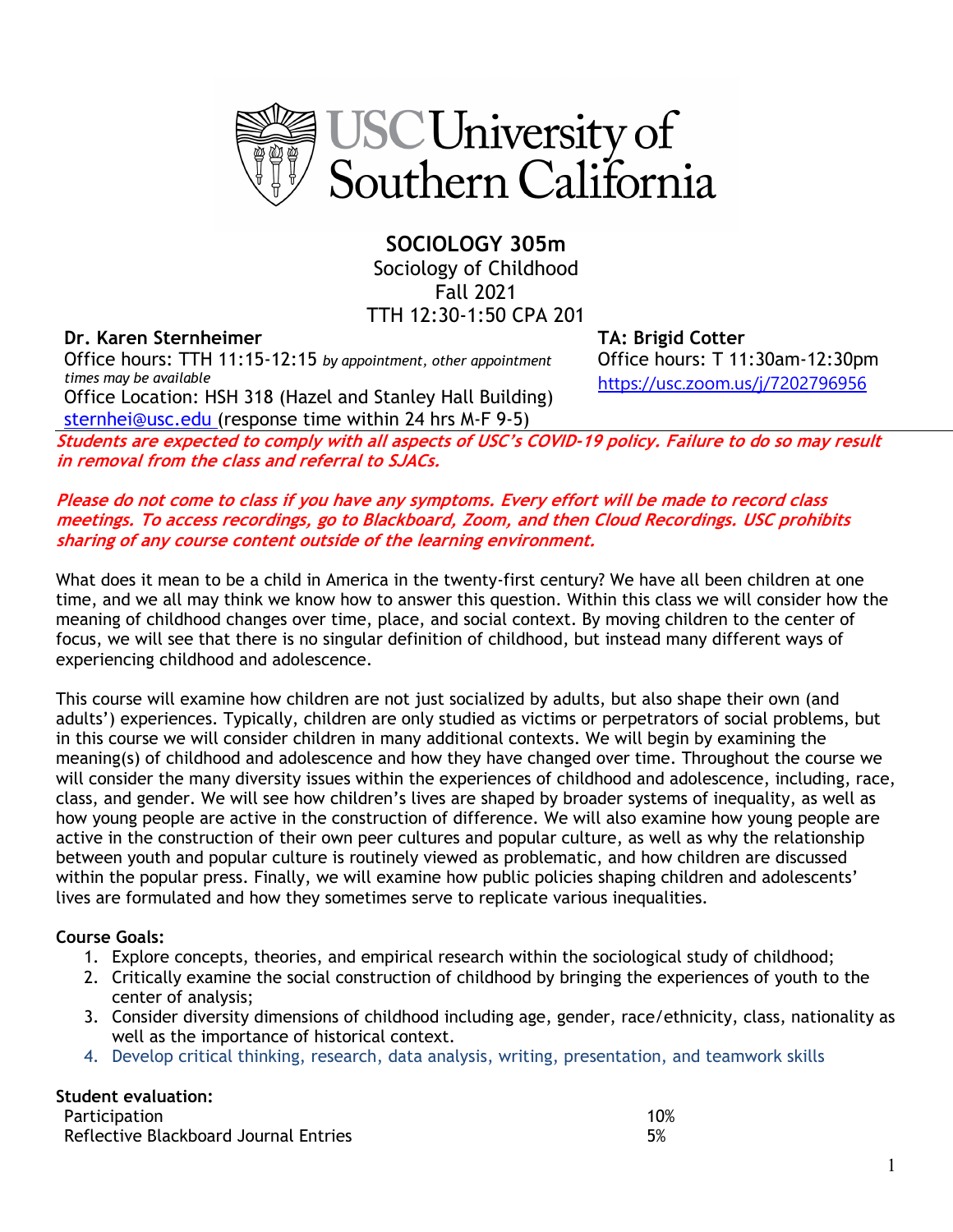| Weekly essays                                    | 5%  |
|--------------------------------------------------|-----|
| Take home midterm (due Tuesday 10/19)            | 25% |
| Group project or JEP paper and presentation      | 25% |
| Take home final exam (due Tuesday $12/14$ @1 pm) | 30% |

# **Tracking your progress:**

You are expected to seek more than a grade from this course. You are responsible for keeping a record of your grades and to be aware of your progress as well as areas where improvement is needed, and for seeking help from your peers or professor. Use the breakdown above to calculate your grade. You can access your grades regularly on Blackboard.

### **Technology Etiquette:**

E-mail is a great resource but never takes the place of a conversation. Please include "SOCI 305" in the subject line. Lengthy questions or concerns should be addressed during office hours or a special appointment. Emails are typically answered within one business day. No assignments will be accepted via email. We will be using Blackboard (https://blackboard.usc.edu) for all course content.

**Cell phones must be turned off during and put away during all class meetings, and laptops or electronic devices may only be used by special permission. Multitasking (web surfing, Facebooking, texting, studying for another class) is expressly forbidden and will negatively impact your grade.**

### **Participation (10%):**

This class is based on active student participation in discussions and activities and is designed to be handson and experiential. Students are expected to attend class meetings prepared to discuss the assigned reading and participate in all activities. *Bring your book or a print out of the reading to class with you for discussion.* **If you are not able to attend class, you are expected to fully participate in the discussion board conversations on Blackboard that week. Discussion questions will be posted each week. You are encouraged to participate on the discussion board even if you are able to attend.**

Students are expected to welcome differing viewpoints and to respect the thoughts and ideas of all class participants, listen quietly while others are speaking, and join and leave meetings on time. Note that a great deal of information covered in class may not be in the readings, and vice versa. Students are responsible for getting notes or assignments from Blackboard and other students if you miss class.

A full rubric detailing how participation is graded is posted on Blackboard on the "Syllabus and Grading" tab. Active participation in activities, comments and questions that reflect knowledge of course material, as well as courteous attention to your professor and peers are expected.

# **Reflective Blackboard Journal Entries (5%):**

Each week, you are asked to reflect on what you have learned during the week and what questions you have about the material and your project using Blackboard's Journal function. There will be ten journal entry requirements, each worth .5% of your grade. Only you and your professor/ $TA$  can see these entries. They are due each week of the semester by 11:59 pm PST on Fridays. *You can miss up to 5 without penalty*.

#### **Essays:**

Before the midterm, there will be five essay assignments to ascertain your comprehension of the course material. The essay topic will come from a central theme from the previous week's reading and course discussions and will be an opportunity for you to reflect on the material. These essays will be posted on Blackboard by 5pm on the Thursdays they are scheduled, and due the following Tuesday before the start of class. In order to earn credit your writing must reflect awareness of central issues and ideas expressed by authors and in class (see rubric on Blackboard for more specific details). These assignments are graded credit/partial credit/no credit and are each worth 1% of your total course grade. **Missed essays or essays that earn "no credit" can be made up with extra credit assignments, as noted below.**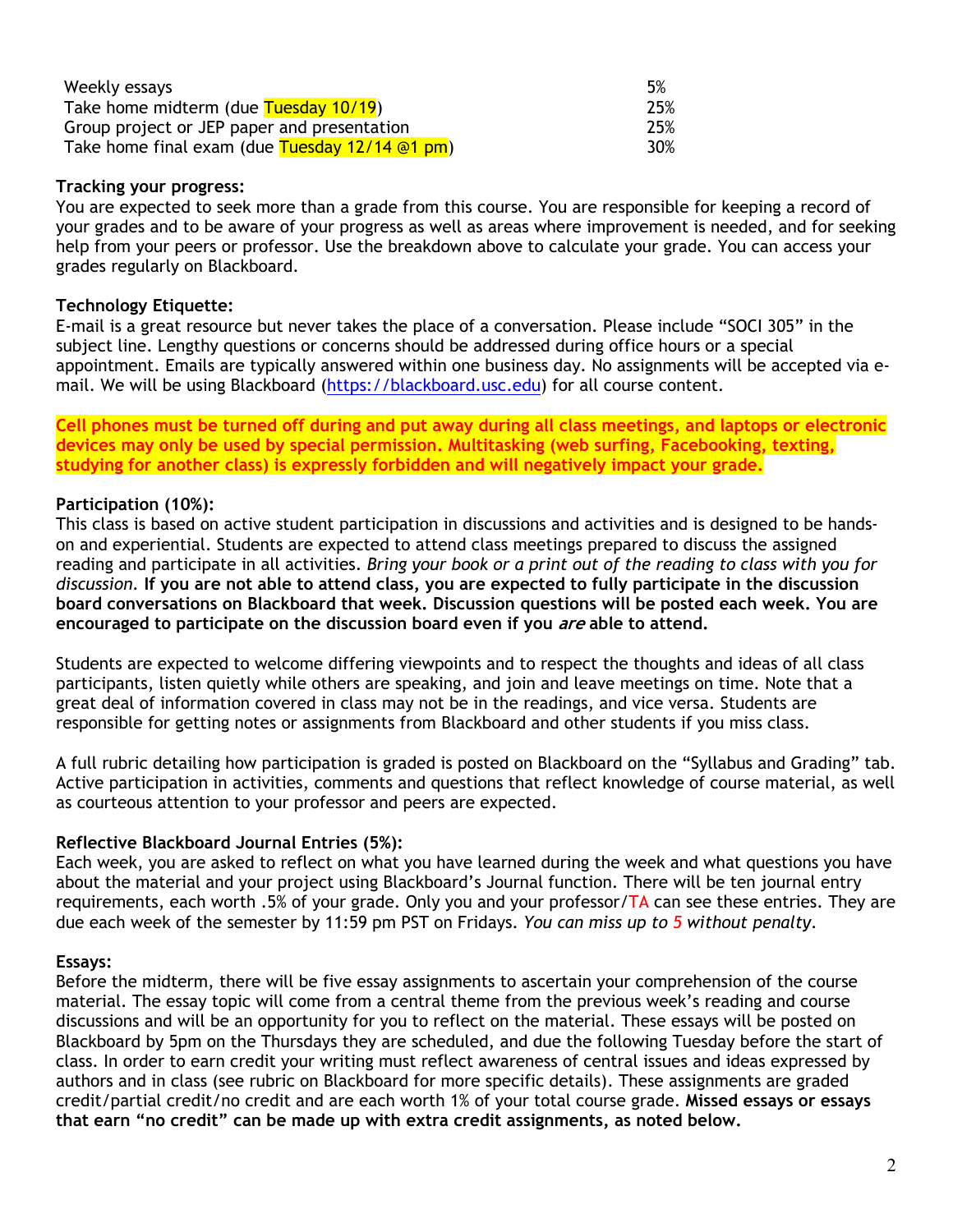# **Extra Credit**

After the midterm, an essay question will be posted on Blackboard at the end of each week. Your one-page response must be uploaded onto Blackboard before the start of class the following Tuesday. By completing these assignments you may make up any missed essays or no credit essays and/or earn up to 3 percent extra credit in the course (1 percent per essay).

You may earn *up to* 10 points extra on your group project grade or midterm (i.e. a grade of 90 can be increased to a grade of 100) by reading one of the optional books in its entirety (listed on Blackboard) and answering the questions (also on Blackboard) in a 5-7-page paper (due date 12/3). You will be required to briefly share your findings with the class as well.

### **Complete either a research paper or a group project:**

Groups and students writing individual research papers must turn in a one-page topic statement outline (see instructions on Blackboard) at least two weeks before the due date, worth 10% of the paper grade

**JEP OPTION**: (with collaboration as an option) To complete this term paper option, you must sign up by the end of the second week of classes. You will have the option of teaming up with 1-2 other students also participating in JEP to write your analysis together (you will share your paper grade with them). Your paper will be based on thorough, detailed observations about a topic that we cover in class. If you are interested in writing about a subject we do not discuss in class please contact me as soon as possible. You will be expected to take field notes during your JEP visits, which will become the basis for your paper. You are free to choose your own topic. In the past, students have written their papers on issues such as the construction of race/ethnicity or gender amongst peers, race/ethnicity or gender and popularity, and looked at teachers' interactions with students or have used a course reading as a research guide. We will be discussing this project throughout the class; 10% of your project grade will come from your JEP evaluation. A 7-9 page paper is due November 30, late papers reduced by 10% per day, no JEP papers accepted after December 4. Full details of the assignment are posted on Blackboard.

**GROUP PROJECTS AND PRESENTATIONS** Groups of 2-3 students can choose to complete a group project instead of a JEP research paper. Sign-ups for groups are first-come first served. Presentations should be 10 minutes and should include multimedia examples. Each group will also submit a written report, approximately 7-9 pages summarizing your findings. Participants will share equally in the project grade and students will have the chance to evaluate their fellow group members' contributions anonymously. Each student will write a brief essay detailing their responsibilities within the group's process. Full details of the assignment are posted on Blackboard. Groups will work periodically during class meetings and receive feedback and suggestions during that time.

**GROUP PROJECT OPTIONS**: Find data from sources such as the Census Bureau, the US Department of Health and Human Services, UNICEF and present your findings to the class. What do the data teach us about how these issues relate to race, gender, and parents' education or income? What are some specific challenges we face regarding these problems at the local level? Choose from one of the following topics: • Child poverty • Child labor • Child abuse • Foster care • Children of the incarcerated • Children's access to health care • Educational inequality

# **Midterm & Final Exam:**

The midterm and final exams are designed to help you synthesize the central course concepts. Both exams will be take-home, essay format and should incorporate ideas from the readings and class discussions. Both exams will be distributed at least one week prior to their due date. Late midterms will be reduced by 10% per day and no **late final exams can be accepted**.

All assignments must reflect original work and must be turned in on Blackboard's Turnitin site to generate an originality report. Plagiarism will not be tolerated and consequences will be in accordance with university policy. Any papers that are dramatically different in style and content from previous work will require an oral exam. Failure to appear or to successfully demonstrate that the work is your own within one week of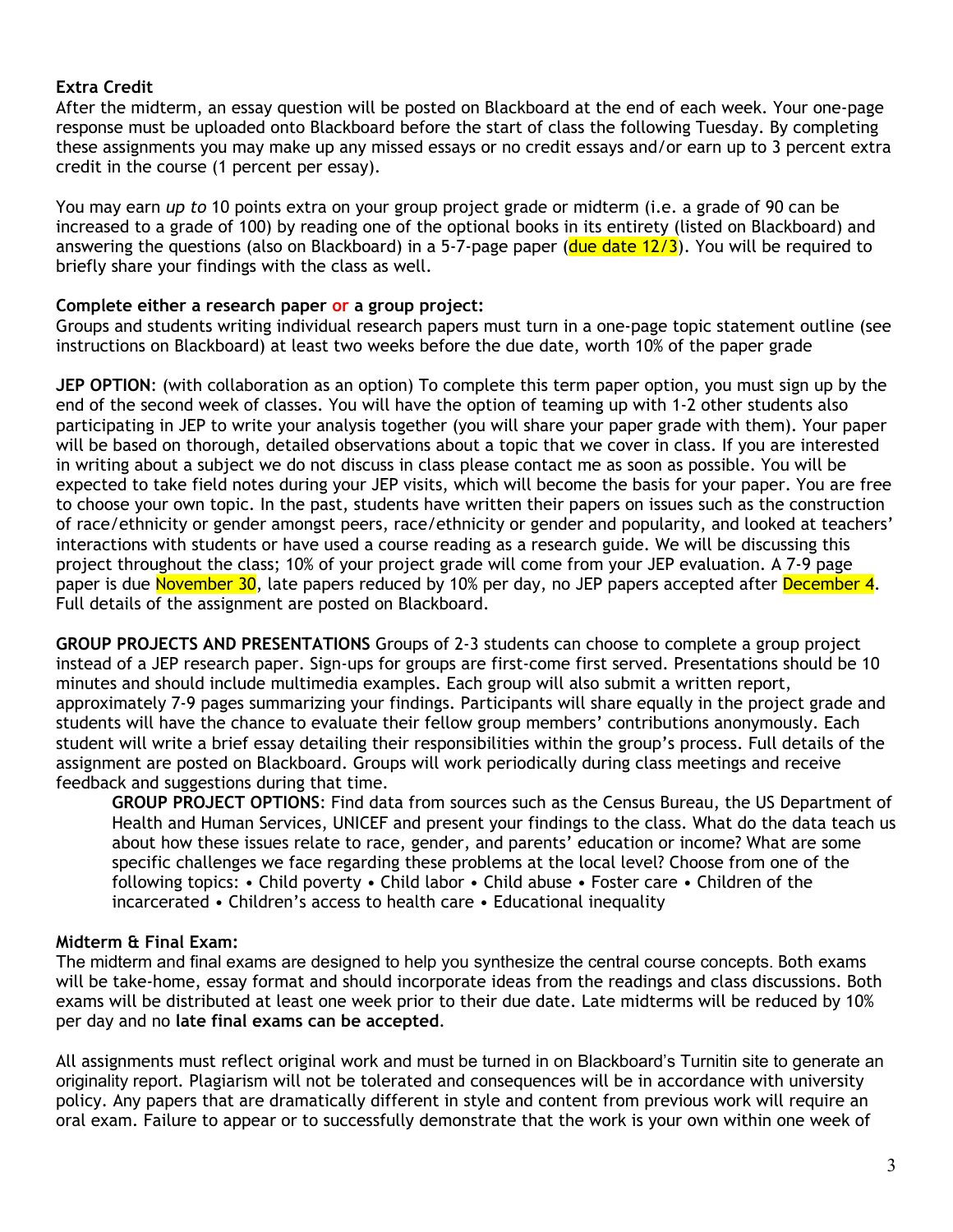### notification will result in a failing grade and will be reported to Student Judicial Affairs. *Please see Blackboard for USC Code of Ethics and student resources.*

Extra credit opportunities are built into this class; note that special individual opportunities for extra credit violate university policy and will not be considered. Finally, grades are earned, they are not given. It is your responsibility to do the best work you are capable of producing. *Nitpicking over points is discouraged, as it reveals a commitment to a grade rather than to learning. Once assigned, grades will not be changed unless a mathematical error occurred.* **Continued enrollment in this course indicates acceptance of class policies.**

\*\*Any special learning needs should be brought to my attention as soon as possible\*\*

# **Required Reading:**

Sternheimer, Karen, editor. 2009. *Childhood in American Society: A Reader*, Allyn & Bacon. \*\*These dates are estimates and subject to change at my discretion\*\*

# **I. Childhood and Adolescence in History**

children

| $\mathbf 1$    | T8/24   | Thinking sociologically about<br>childhood              | Sternheimer, Introduction, vi-viii, 1-3<br>$\bullet$                                                                                                                                                     |
|----------------|---------|---------------------------------------------------------|----------------------------------------------------------------------------------------------------------------------------------------------------------------------------------------------------------|
| $\overline{2}$ | TH 8/26 | Historical conceptions of<br>childhood and adolescence  | Jenkins, p. 15-22, "The Historical Evolution of<br>the Child" (on Blackboard)<br>ESSAY #1 POSTED (due 8/31)                                                                                              |
| 3              | T8/31   | Historical constructions of<br>infancy and parenting    | Fass & Mason, "Childhood in America: Past and<br>Present"<br>Zelizer, "From Child Labor to Child Work"<br>$\bullet$                                                                                      |
| $\overline{4}$ | TH 9/2  | Historical experiences of<br>poor and enslaved children | Douglass, Frederick. 1845. "A Childhood in<br>Slavery" (Bb)<br>Brace, Charles Loring. "Placing Orphan Children<br>$\bullet$<br>with Farm Families" (Bb)<br>ESSAY #2 POSTED (due 9/7); JEP SIGN UP DL 9/3 |

# **II. Contemporary Constructions of Childhood and Adolescence**

| 5                                      | T 9/7   | Is childhood "disappearing?"                      | Buckingham, "In Search of the Child"<br>$\bullet$                                                                       |
|----------------------------------------|---------|---------------------------------------------------|-------------------------------------------------------------------------------------------------------------------------|
| 6                                      | TH 9/9  | Contemporary childhood,<br>adolescence and fear   | Sternheimer, "Media Phobia #2: Popular Culture<br>$\bullet$<br>Is Ruining Childhood" (Bb)<br>ESSAY #3 POSTED (due 9/14) |
|                                        | T 9/14  | Constructing meanings of<br>childhood "innocence" | Garlen, "Interrogating Innocence: 'Childhood' as<br>$\bullet$<br><b>Exclusionary Social Practice (Bb)</b>               |
| III. Theorizing and Studying Childhood |         |                                                   |                                                                                                                         |
| 8                                      | TH 9/16 | Traditional<br>conceptualizations of              | Sternheimer, 87-89<br>$\bullet$<br>Corsaro, "Children's Interpretive<br>$\bullet$                                       |

- Corsaro, "Children's Interpretive Reproductions"
- Thorne, "Revisioning Women and Social Change" **ESSAY #4 POSTED (due 9/21)**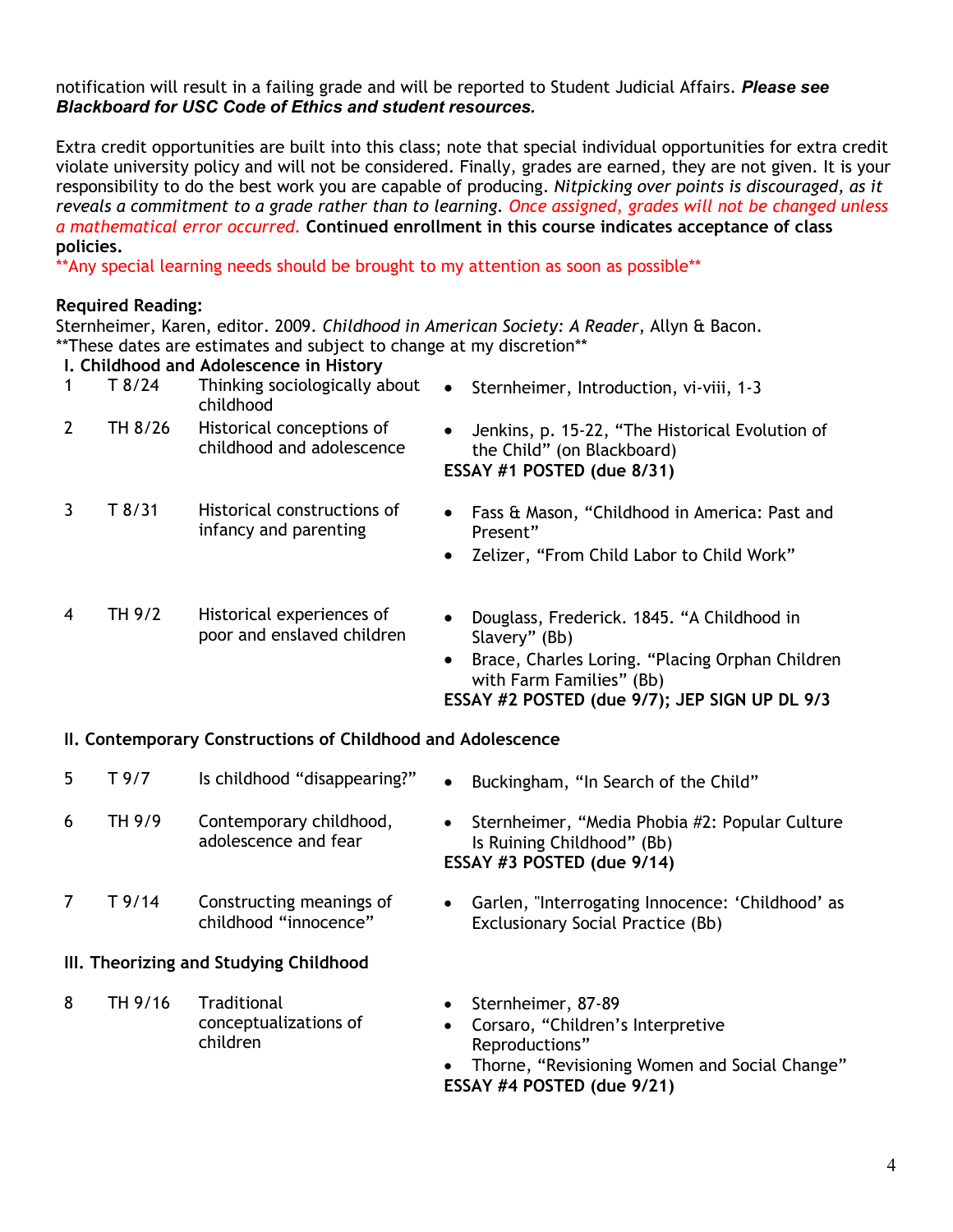| 9  | T9/21                | Contemporary theories of<br>childhood                                       | Matthews, "A Window on the 'New' Sociology of<br>Childhood"<br>Prout & James, "A New Paradigm for the<br>Sociology of Childhood?"                                                                        |
|----|----------------------|-----------------------------------------------------------------------------|----------------------------------------------------------------------------------------------------------------------------------------------------------------------------------------------------------|
| 10 | TH 9/23              | Methods of studying children                                                | Sternheimer, 139-140<br>$\bullet$<br>Corsaro, "Yeah, You're Big Bill"<br>Fine & Sandstrom, "Researchers and Kids"<br>ESSAY #5 POSTED (due 9/28)                                                          |
| 11 | T9/28                | Children as researchers                                                     | Wyness, "Researching Children and Childhood"<br>$\bullet$<br>Kim, "Participation or Pedagogy?" (Bb)                                                                                                      |
|    | IV. Children's Lives |                                                                             |                                                                                                                                                                                                          |
| 12 | TH 9/30              | Peer cultures: popularity and<br>stratification                             | Adler & Adler, "Popularity"<br>$\bullet$<br>Milner, "Exchanges, Labels, and Put-Downs"<br>Eder, et al, "Crude Comments and Sexual<br>Scripts"                                                            |
| 13 | $T$ 10/5             | Peer cultures: constructing<br>meanings of gender                           | Sternheimer, 247-248<br>Messner, "Barbie Girls Versus Sea Monsters:<br>$\bullet$<br><b>Children Constructing Gender"</b><br>Travers, "Transgender Kids" (Bb)<br><b>POST MIDTERM</b>                      |
| 14 | TH 10/7              | Peer cultures: constructing<br>meanings of race and<br>ethnicity            | Van Ausdale & Feagin. "Using Racial and Ethnic<br>$\bullet$<br>Concepts: The Critical Case of Very Young<br>Children"<br>Lewis, "Constructing and Negotiating Racial<br>$\bullet$<br>Identity in School" |
| 15 | $T$ 10/12            | Children's diverse<br>experiences in families                               | Valenzuela, "Gender Roles and Settlement<br>٠<br>Activities Among Children and their Immigrant<br>Families"<br>Lareau, "Concerted Cultivation and the<br>Accomplishment of Natural Growth"               |
|    | <b>FALL BREAK</b>    | V. Children and Popular Culture                                             |                                                                                                                                                                                                          |
| 16 | T 10/19              | Children's books                                                            | <b>MIDTERM DUE</b>                                                                                                                                                                                       |
| 17 | TH 10/21             | Children's sports                                                           | Levey, "Outside Class"                                                                                                                                                                                   |
| 18 | T 10/26              | Children's toys: gender,<br>agency and reproduction                         | Sternheimer, 339-341<br>Williams, "Kids in Toyland"                                                                                                                                                      |
| 19 | TH 10/28             | Childhood rituals: The tooth<br>fairy, Halloween, and other<br>celebrations | Jenkins, p. 23-33 "Children's Culture" (Bb)<br>Clark, "Flight Towards Maturity"<br>Extra Credit Essay #1 posted                                                                                          |
| 20 | $T$ 11/2             | Class and consumption                                                       | Zelizer, "Kids and Commerce"                                                                                                                                                                             |